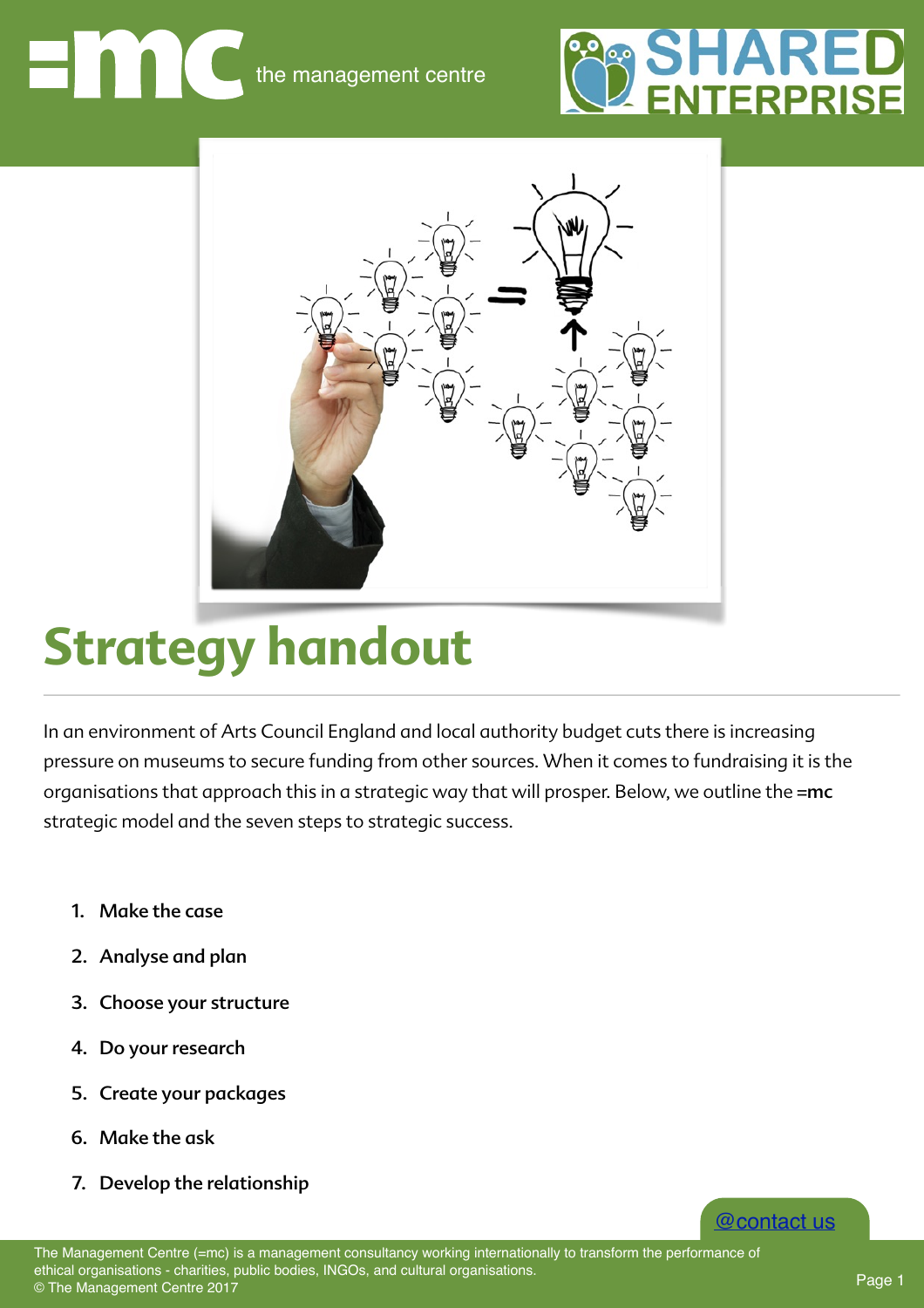#### 1. Make the case

At the heart of your fundraising strategy is your 'case for support'. The purpose of the Case is to provide a solid basis for communicating the need for your work and the reasons why a potential supporter should donate. A good case for support should answer these questions:

- What is the need for your work?
- What evidence is there that your work is urgent?
- Why are you the right organisation to address this need?
- What will be the positive benefits if you are successful, and for whom?
- What will be the negative consequences if you fail, and for whom?

As a museum your work can be framed in many different ways. For example, you are a heritage organisation but you also respond to education, social and health needs. You need to consider all the different needs you address.

The case then needs to be shared, agreed and adopted by everybody working on fundraising within your organisation to ensure there is a consistent message.

### 2. Analyse and plan

You are not fundraising in isolation. Once you've defined your case you need to understand what is going on around you - both within your organisation and further afield - that will influence your fundraising. There are a number of tools you can use to help with this:

#### PEST analysis

A PEST analysis identifes the external factors that will have an impact on your work. You need to consider the Polictical, Economic, Social and Technological environment that you are working in but that you cannot control. You can think of these as 'the rules of the game, for the league you are in.'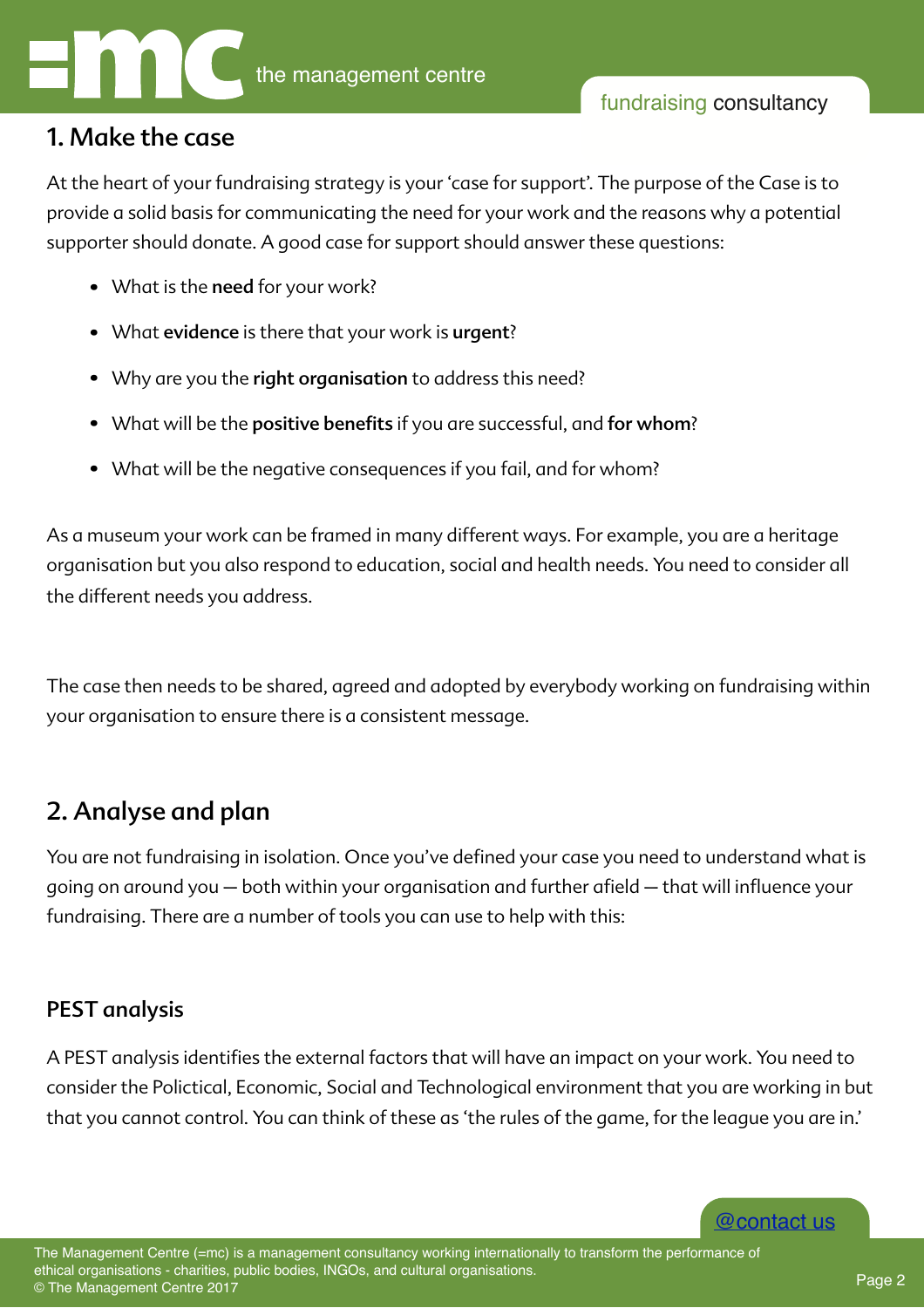# the management centre

#### fundraising consultancy

#### SWOT analysis

A SWOT analysis examines your own ability for fundraising within this wider context by identifying the things you can control or respond to. You need to honestly appraise your current Strengths and Weaknesses as well as the upcoming Opportunities and Threats drawn from your PEST analysis.

#### Competition analysis

Understanding your competition enables you to set yourself apart, while also learning from what they do well. You should consider your competitors on three levels:

- Brand who are you directly compared to? How do potential supporters view you in comparison with these organisations?
- Offering who else is responding to similar needs? For example, other educational organisations, tourist offers or local amenities.
- Budget which budgets are you competing for? Who (or what) else is competing for the same budget?

#### Cycle time analysis

Fundraising from different streams takes time and investment. How much time you have to raise the funds you need, and how much you can invest to get the result you need?

| <b>Fundraising Stream</b> | Timeframe (average) | <b>Investment Needed</b> |
|---------------------------|---------------------|--------------------------|
| <b>Trusts</b>             | 6-9 months          | Low                      |
| Corporate Support         | 18-24 months        | Medium                   |
| Mass Appeal               | Almost instant      | High                     |
| <b>Major Donors</b>       | 3 years             | High                     |
| Legacies                  | 4.4 years           | Medium                   |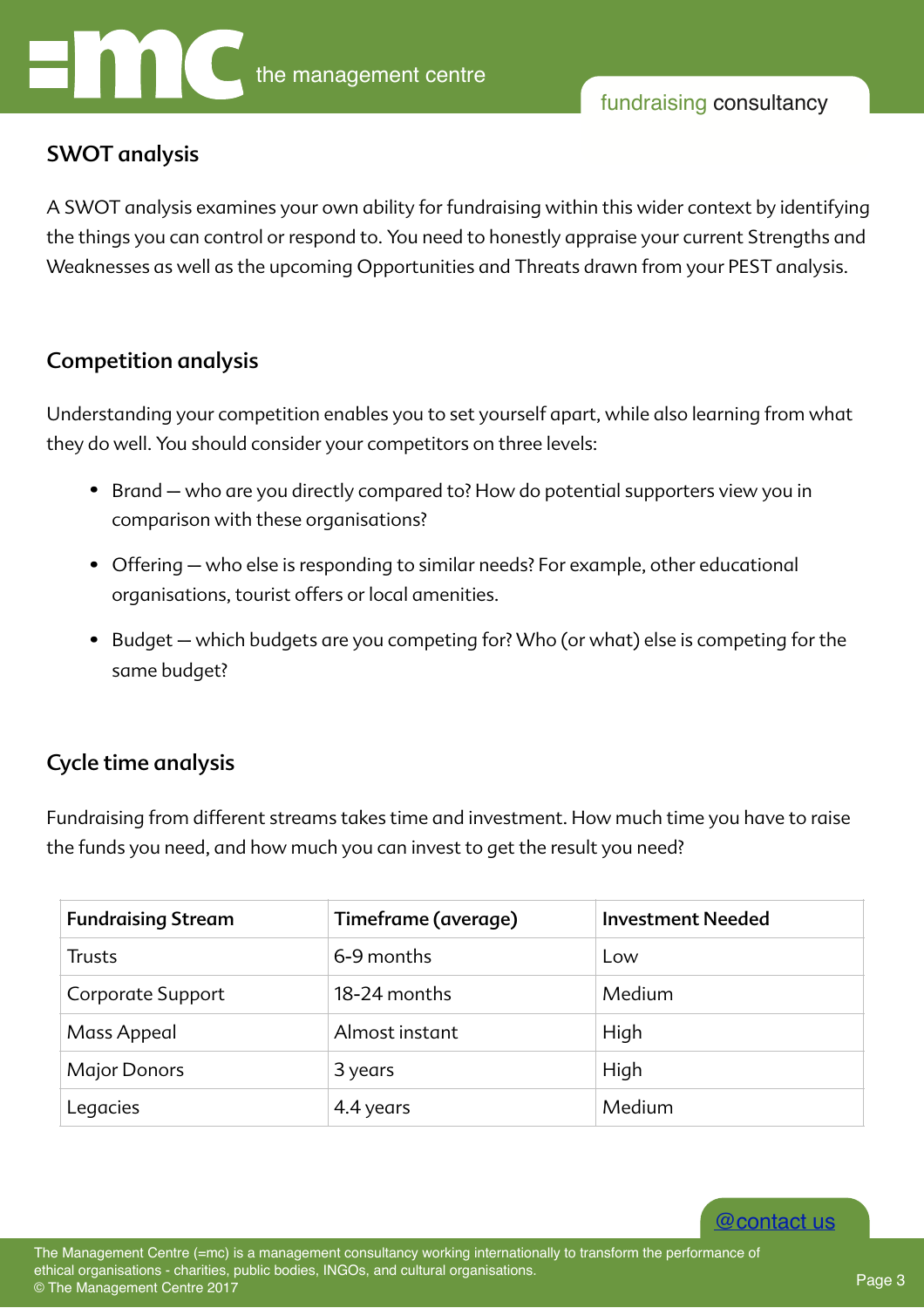#### 3. Choose your structure

You need to consider what organisational structure is most appropriate for your fundraising. In the UK, there are advantages to having charitable status when it comes to fundraising. This could be a Registered Company with charity status or a Charitable Incorporated Organisation.

You may also want to have a separate organisation through which to manage your fundraising. There are some advantages to this. For example, it might enable you to carry out a new activity not currently permitted under your current structure. It could also help you access new sources of funding, limit the liability and the risk to your existing organisation and help you change brand to make your organisation more attractive to certain supporters.

#### 4. Do your research

Having demonstrated the need for your work and why people should support you, you now need to identify the people and/or organisations most likely to provide that support.

There are a number of sources you can use for your research:

- Your own networks who do you know? Who could you get to?
- Competitors who supports similar organisations?
- Published directories such as the DSC publications
- Funders' own websites
- Prospect researchers such as Giving Insight or Factary
- Partners who can your partners introduce you to?

Once you have a long list of potential supporters you then need to shortlist, prioritising those:

- With a demonstrable interest in supporting work of a similar nature
- With the capacity to give at the level you require
- Within your reach